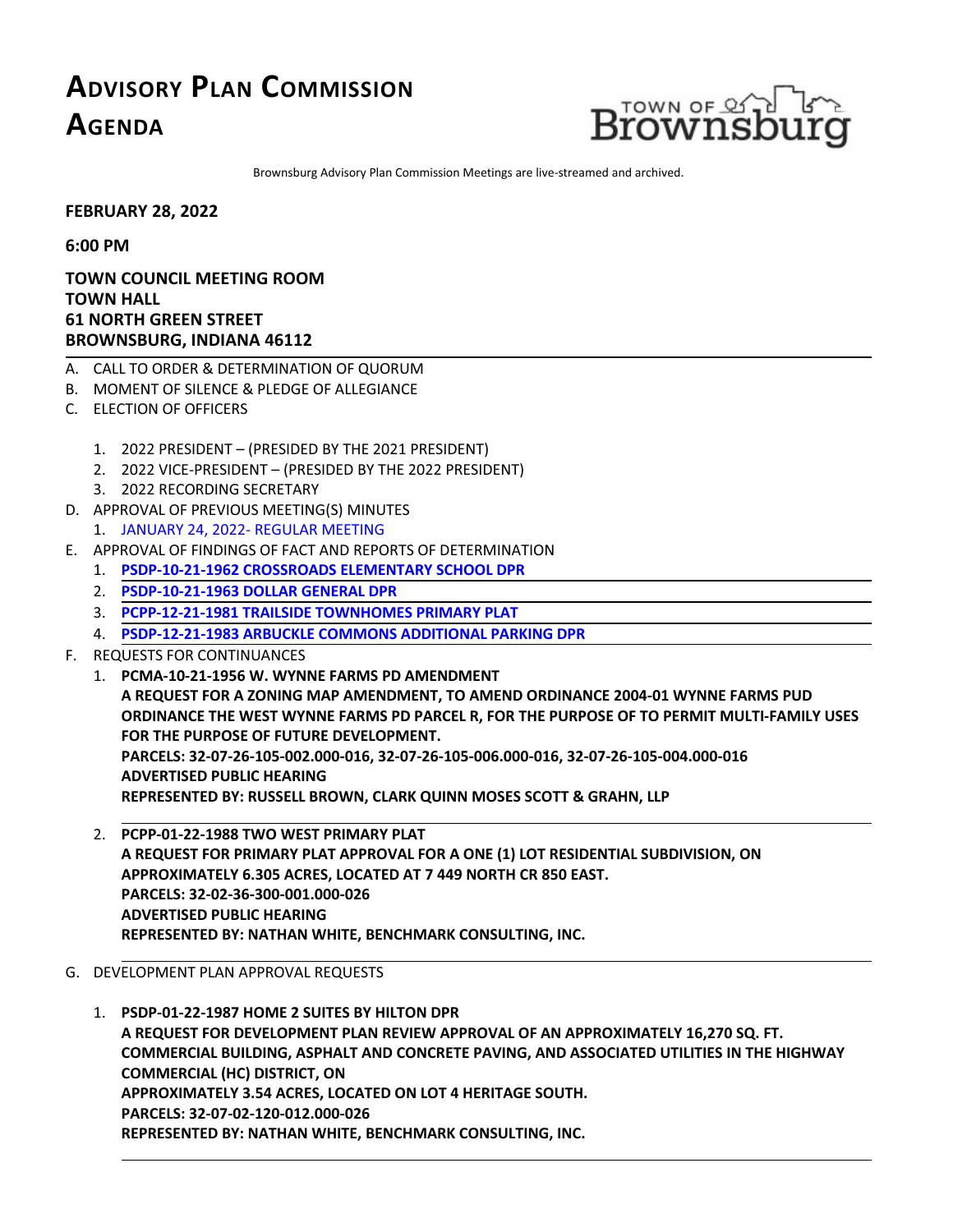2. **[PSDP-01-22-1989](http://packets.shea.agendease.com/getdoc.php?cID=10000128&bID=160&mID=5592&iID=48389) BILLESTESFORD EXPANSION DPR**

**A REQUEST FOR DEVELOPMENT PLAN REVIEW APPROVAL OF AN APPROXIMATELY 850 SQ. FT. COMMERCIAL BUILDING EXPANSION, ASPHALT AND CONCRETE PAVING, AND ASSOCIATED UTILITIESIN THE HIGH INTENSITY GENERAL COMMERCIAL (C2) DISTRICT, ON APPROXIMATELY 10.50 ACRES, LOCATED AT 450 EAST NORTHFIELD DRIVE.**

**PARCELS: 32-07-02-426-003.000-016 REPRESENTED BY: MIKE TIMKO, KIMLEY-HORN AND ASSOCIATES**

- H. OLD BUSINESS
	- 1. NONE
- I. CONTINUED PUBLIC HEARINGS
	- 1. **[PCPP-12-21-1980](http://packets.shea.agendease.com/getdoc.php?cID=10000128&bID=160&mID=5592&iID=48390) PROMENADE PRIMARY PLAT A REQUEST FOR PRIMARY PLAT APPROVALFOR A ONE HUNDRED AND ELEVEN (111) LOT RESIDENTIAL SUBDIVISION, ON APPROXIMATELY 33 ACRES, LOCATED ON THE WEST SIDE OF NORTHFIELD DR.,SOUTH OF HOLIDAY PINES, AND NORTH OF THE B&O TRAIL. PARCELS: 32-07-24-300-007.000-016; 32-07-24-300-006.000-016; 32-07-24-300-003.000-016 ADVERTISED PUBLIC HEARING REPRESENTED BY ROBERT STATON, BANNING ENGINEERING WAIVER REQUEST: ART. 7.33(C)4 – CONNECTIVITY**
	- 2. **[PSDP-12-21-1982](http://packets.shea.agendease.com/getdoc.php?cID=10000128&bID=160&mID=5592&iID=48391) ARBUCKLE PHASEII DPR A REQUEST FOR DEVELOPMENT PLAN REVIEW APPROVALFOR A MIXED-USE RESIDENTIAL/COMMERCIAL BUILDING, ASPHALT AND CONCRETE PAVING, AND ASSOCIATED UTILITIESIN THE URBAN COMMERCIAL (UC) DISTRICT, ON APPROXIMATELY 2.15 ACRES, LOCATED ON THE WEST SIDE OF N GREEN ST, 350'SOUTH OF TWIN ST. PARCELS: 32-07-11-140-011.000-016; 32-07-11-140-010.000-016; 32-07-11-140-009.000-016; 32-07-11-140- 008.000-016; 32-07-11-140-006.000-016; 32-07-11-150-001.000-016 ADVERTISED PUBLIC HEARING REPRESENTED BY: DEREK NEWMAN, FLAHERTY & COLLINS PROPERTIES**
- J. NEW PUBLIC HEARINGS

1. **PCPP-10-21-1954 [HAWK'SLANDING](http://packets.shea.agendease.com/getdoc.php?cID=10000128&bID=160&mID=5592&iID=48392) PRIMARY PLAT A REQUEST FOR PRIMARY PLAT APPROVALFOR A ONE HUNDRED AND SIX (106) LOT RESIDENTIAL SUBDIVISION, ON APPROXIMATELY 66 ACRES, LOCATED WEST OF AND ADJACENT TO N. GREEN ST. AND SOUTH OF CR <sup>800</sup> N. PARCELS: 32-02-34-275-002.000-026 ADVERTISED PUBLIC HEARING REPRESENTED BY JON DOBOSIEWICZ, NELSON & FRANKENBERGER, LLC WAIVER REQUEST: ART. 7.33(C)4 – CONNECTIVITY WAIVER REQUEST:SEC. 7.37(A)3 - RESIDENTIAL ACCESSSTANDARDS- LARGE DEVELOPMENTS**

2. **[PCMA-01-22-1985](http://packets.shea.agendease.com/getdoc.php?cID=10000128&bID=160&mID=5592&iID=48393) NW CORNER NORTHFIELD DR. AND US 136 REZONE TO I1 A REQUEST FOR A ZONING MAP AMENDMENT, TO AMEND THEZONING ON APPROXIMATELY 30.65 ACRES OF REALESTATE, LOCATED ON THE NORTHWEST CORNER OFE US HWY 136 & NORTHFIELD DRIVE, FROM AGRICULTURAL (AG) TO LOW INTENSITY INDUSTRIAL (I1), FOR FUTUREINDUSTRIAL DEVELOPMENT. PARCELS: 32-07-04-400-004.000-016 AND PART OF 32-07-03-300-004.000-016 ADVERTISED PUBLIC HEARING REPRESENTED BY: BRIAN TUOHY, TUOHY BAILEY & MOORELLP**